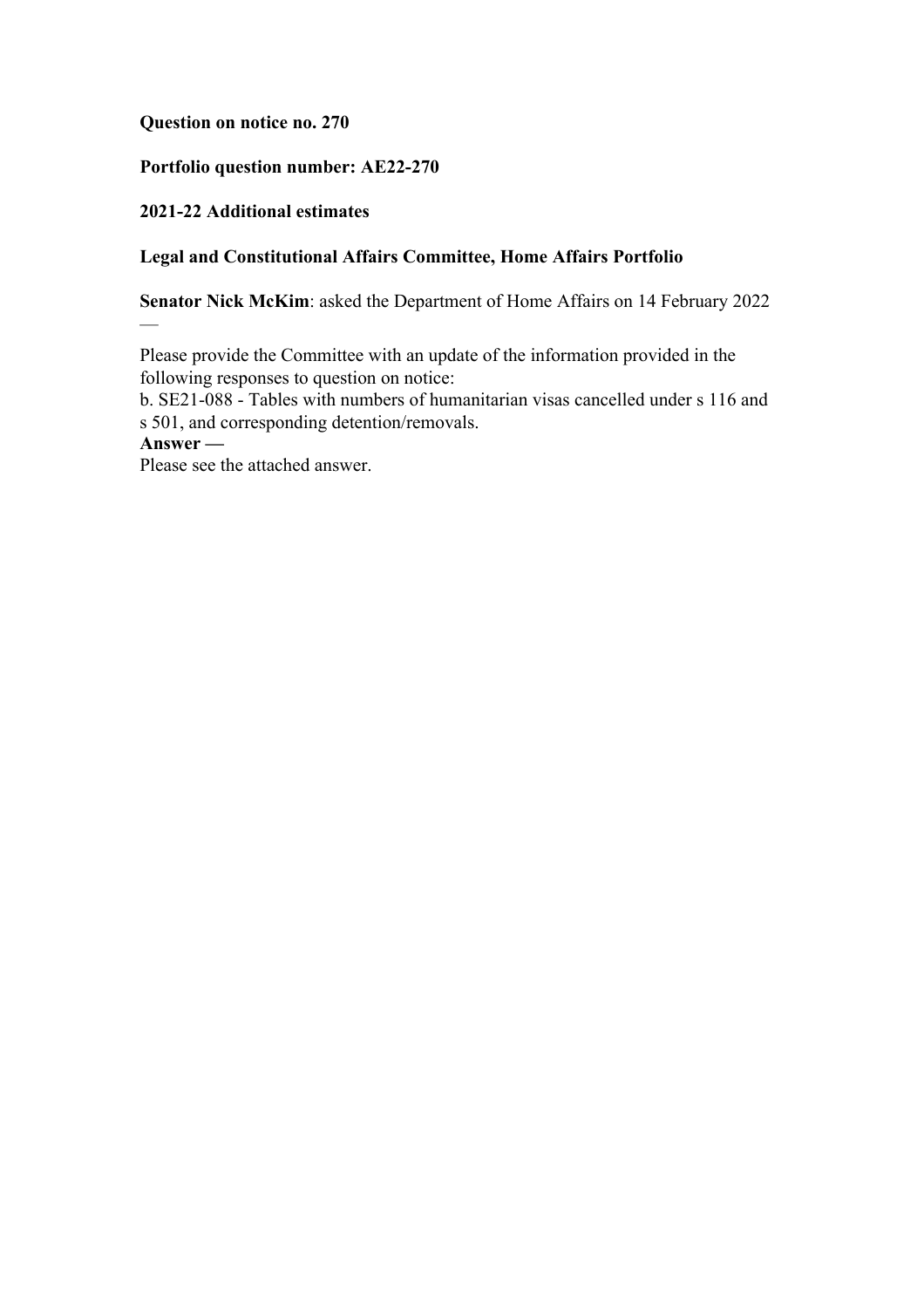#### **SENATE STANDING COMMITTEE ON LEGAL AND CONSTITUTIONAL AFFAIRS ADDITIONAL BUDGET ESTIMATES 14 FEBRUARY 2022**

#### **Home Affairs Portfolio Department of Home Affairs**

# **Program 3.5: Onshore Compliance and Detention**

# **AE22-270 - Tables with numbers of humanitarian visas cancelled under s 116 and s 501, and corresponding detention/removals.**

Senator Nick McKim asked:

Please provide the Committee with an update of the information provided in the following responses to question on notice:

b. SE21-088 - Tables with numbers of humanitarian visas cancelled under s 116 and s 501, and corresponding detention/removals.

*Answer:*

**Table 1: Number of protection visas, refugee visas and humanitarian visas (by subclass) cancelled under section 116 of the** *Migration Act 1958* **(the Act).** 

|                       | <b>Visa Subclass</b> |       |     |     |        |     |     |       |
|-----------------------|----------------------|-------|-----|-----|--------|-----|-----|-------|
| <b>Financial Year</b> | 200                  | 201   | 202 | 449 | 785    | 790 | 866 | Total |
| 2021-22 to<br>31 Dec  | $5$                  |       |     |     | <5     | $5$ |     | 9     |
| 2020-21               | $5$                  |       |     |     | 5      | 7   | $5$ | 15    |
| 2019-20               |                      | $<$ 5 |     |     | $<$ 10 | 6   | 6   | 20    |
| 2018-19               |                      |       | $5$ |     | 8      | 10  | $5$ | 22    |
| 2017-18               |                      |       |     |     | $5$    | $5$ | $5$ | 6     |
| 2016-17               | $5$                  |       |     | $5$ |        |     | $5$ | 6     |
| 2015-16               |                      |       |     |     |        |     |     |       |
| 2014-15               |                      |       |     |     |        |     | 5   | 5     |
| <b>Total</b>          | $5$                  | <5    | <5  | <5  | $25$   | 28  | 24  | 83    |

*Current financial year figures were extracted from departmental systems on 20 March 2022. As data has been drawn from a live systems environment, the figures provided may differ slightly in previous or future reporting. As data has been drawn from a live systems environment, the figures provided may differ slightly in previous or future reporting.*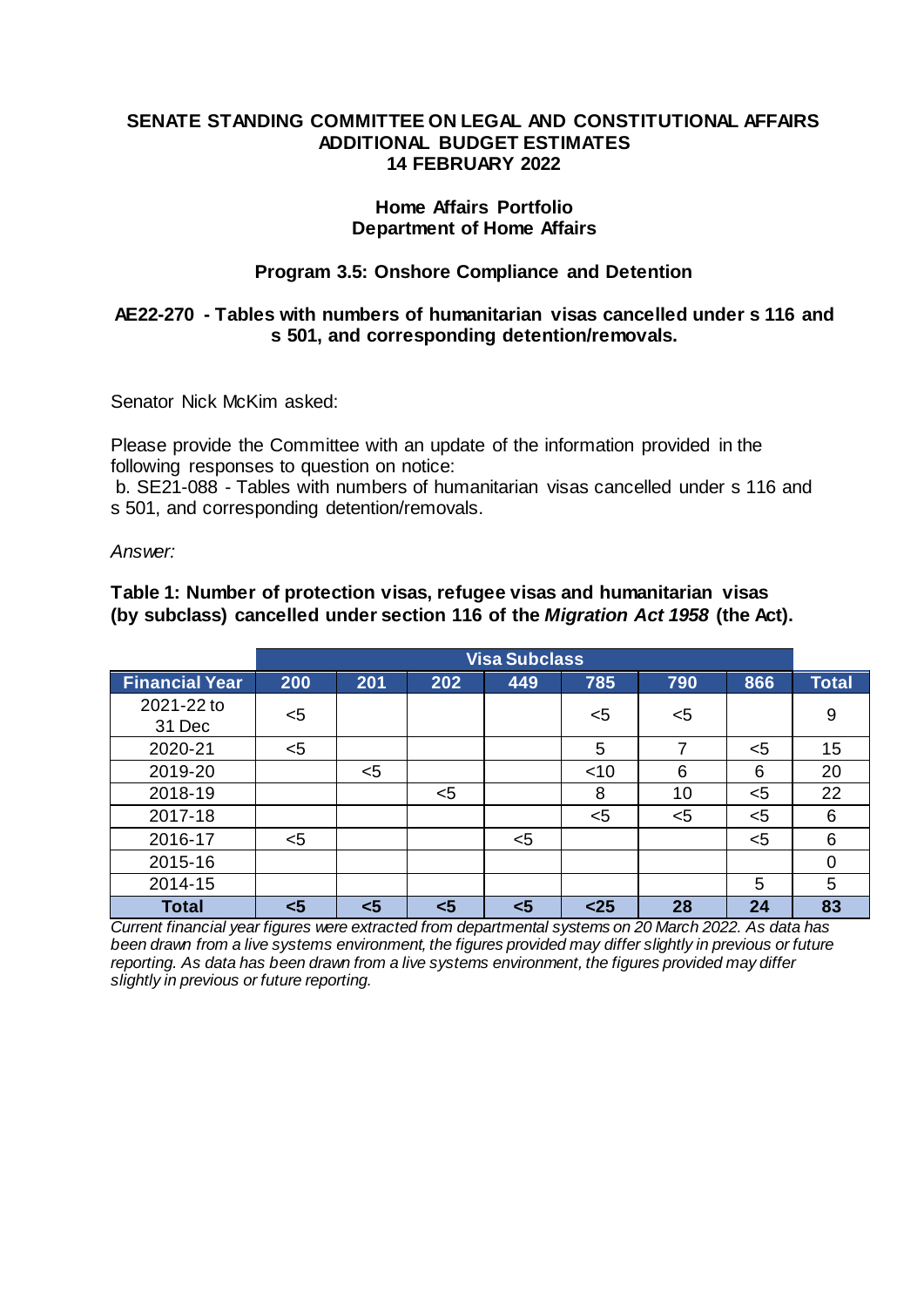|                       | <b>Visa Subclass</b> |       |     |     |     |     |      |       |
|-----------------------|----------------------|-------|-----|-----|-----|-----|------|-------|
| <b>Financial Year</b> | 200                  | 201   | 202 | 204 | 785 | 790 | 866  | Total |
| 2021-22 to<br>31 Dec  | 14                   | $<$ 5 | 10  |     |     | <5  | $5$  | 30    |
| 2020-21               | 26                   |       | 23  | 5   |     | 7   | 15   | 76    |
| 2019-20               | 32                   |       | 40  | $5$ | 5   | 8   | 19   | 107   |
| 2018-19               | 16                   | $<$ 5 | 25  | 7   | $5$ | $5$ | 22   | 75    |
| 2017-18               | 26                   | $<$ 5 | 19  | $5$ | $5$ |     | 19   | 68    |
| 2016-17               | 35                   |       | 57  | 5   |     |     | 28   | 125   |
| 2015-16               | 19                   |       | 23  | $5$ |     |     | $20$ | 63    |
| 2014-15               | 16                   |       | 14  | $5$ |     |     | $5$  | 38    |
| <b>Total</b>          | 184                  | $5$   | 211 | 29  | 7   | 21  | 126  | 582   |

**Table 2: Number of protection visas, refugee visas and humanitarian visas (by subclass) cancelled under section 501 of the Act.**

*Figures were extracted from departmental systems on 20 March 2022. As data has been drawn from a live systems environment, the figures provided may differ slightly in previous or future reporting.*

#### **Table 3: Persons detained following cancellation of their protection visas, refugee visas and humanitarian visas under s501 and s116 of the Act.**

| <b>Detained Financial Year</b> | s501 | s116 | <b>Total</b> |
|--------------------------------|------|------|--------------|
| 2021-22 to 31 Dec              | $35$ | $5$  | 35           |
| 2020-21                        | < 75 | < 10 | 79           |
| 2019-20                        | 86   |      | 93           |
| 2018-19                        | 62   |      | 67           |
| 2017-18                        | 75   |      | 75           |
| 2016-17                        | 71   |      | 71           |
| 2015-16                        | 57   |      | 57           |
| 2014-15                        | 19   |      | 19           |
| <b>Total</b>                   | 477  | 19   | 496          |

*Figures were extracted from departmental systems on 20 March 2022. As data has been drawn from a live systems environment, the figures provided may differ slightly in previous or future reporting.*

a) As at 31 December 2021, there were 236 persons in held detention who had their protection visa, refugee visa, or humanitarian visa cancelled under s501 or s116 between 1 July 2014 and 31 December 2021.

*Figures were extracted from departmental systems on 20 March 2022. As data has been drawn from a live systems environment, the figures provided may differ slightly in previous or future reporting.*

b) As at 31 December 2021, there were no persons in the community on a residence determination who were detained between 1 July 2014 and 31 December 2021 due to their visa being cancelled under s501 or s116 of the Act.

*Figures were extracted from departmental systems on 20 March 2022. As data has been drawn from a live systems environment, the figures provided may differ slightly in previous or future reporting.*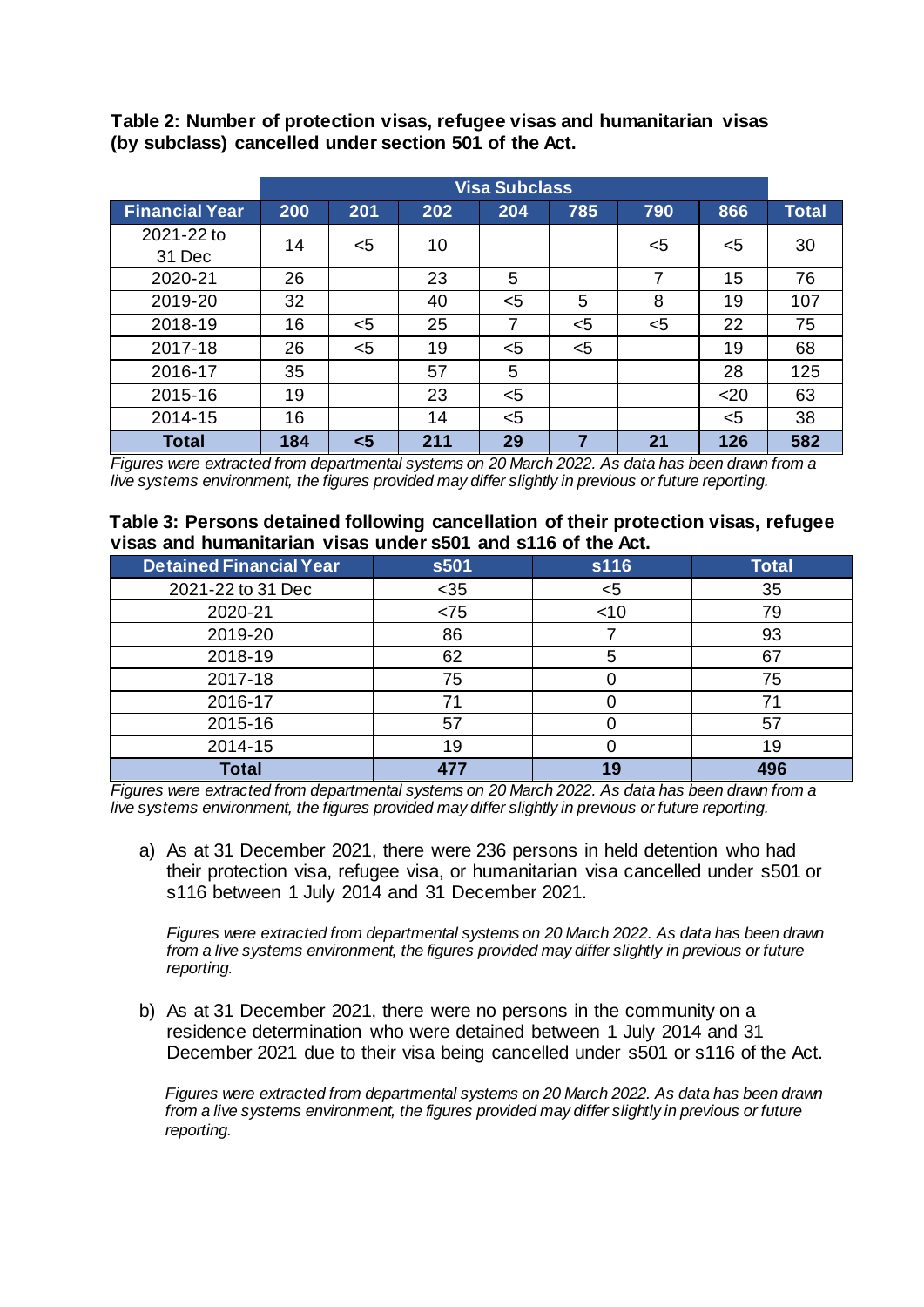**Table 4: Persons removed from Australia voluntarily, by citizenship country, following cancellation of their protection visa, refugee visa or humanitarian visa under s501 or s116 of the Act.**

| <b>Citizenship at</b><br>departure | 2015-16 | 2016-17 | 2017-18 | 2018-19 | 2019-20 | 2020-21 | 2021-22<br>to<br><b>31 Dec</b> |
|------------------------------------|---------|---------|---------|---------|---------|---------|--------------------------------|
| Afghanistan                        | $<$ 5   | $5$     |         |         | $5$     |         |                                |
| <b>Bosnia And</b>                  |         | $5$     |         |         |         |         |                                |
| Herzegovina                        |         |         |         |         |         |         |                                |
| <b>Burundi</b>                     |         |         |         |         |         |         | $<$ 5                          |
| China, Peoples<br>Republic Of      |         |         |         |         |         | $5$     |                                |
| Colombia                           |         | $5$     |         |         |         |         |                                |
| Ethiopia                           |         | 5       |         |         | $5$     |         |                                |
| Indonesia                          |         |         |         | $<$ 5   |         |         |                                |
| Iran                               | < 5     | $5$     | 5       | 5       | $5$     |         |                                |
| Iraq                               | $5$     | $5$     | $5$     |         |         | $<$ 5   | $5$                            |
| Nigeria                            |         |         |         | $5$     | < 5     |         |                                |
| Palestinian Authority              |         | $5$     |         |         |         |         |                                |
| <b>Republic Of South</b>           |         |         |         | $5$     |         |         | $5$                            |
| Sudan                              |         |         |         |         |         |         |                                |
| Serbia                             |         |         | $5$     |         |         |         |                                |
| Sierra Leone                       |         |         |         |         |         |         | $5$                            |
| Solomon Islands                    |         |         | $5$     |         |         |         |                                |
| Somalia                            |         |         |         |         | $5$     |         |                                |
| Sri Lanka                          |         |         |         |         | $5$     |         | $5$                            |
| <b>Stateless Person</b>            |         |         | $5$     | $5$     | $5$     |         | $5$                            |
| Sudan                              | $5$     | 5       | 5       | $5$     | $5$     |         | $5$                            |
| Timor, East                        |         |         |         | $5$     |         |         |                                |
| <b>Turkey</b>                      |         |         |         | $5$     |         |         |                                |
| Vietnam                            |         |         |         |         |         |         | $5$                            |
| Yugoslavia Former                  |         |         | $5$     |         |         |         |                                |
| Zimbabwe                           |         |         | $5$     |         |         | $5$     |                                |
| <b>Total</b>                       | $5$     | 9       | 11      | 9       | 11      | 5       | 14                             |

*Citizenship is based on the individual's citizenship at time of removal.*

*Individuals were removed to their country of origin or a third country.*

*Figures were extracted from departmental systems on 20 March 2022. As data has been drawn from a live systems environment, the figures provided may differ slightly in previous or future reporting.*